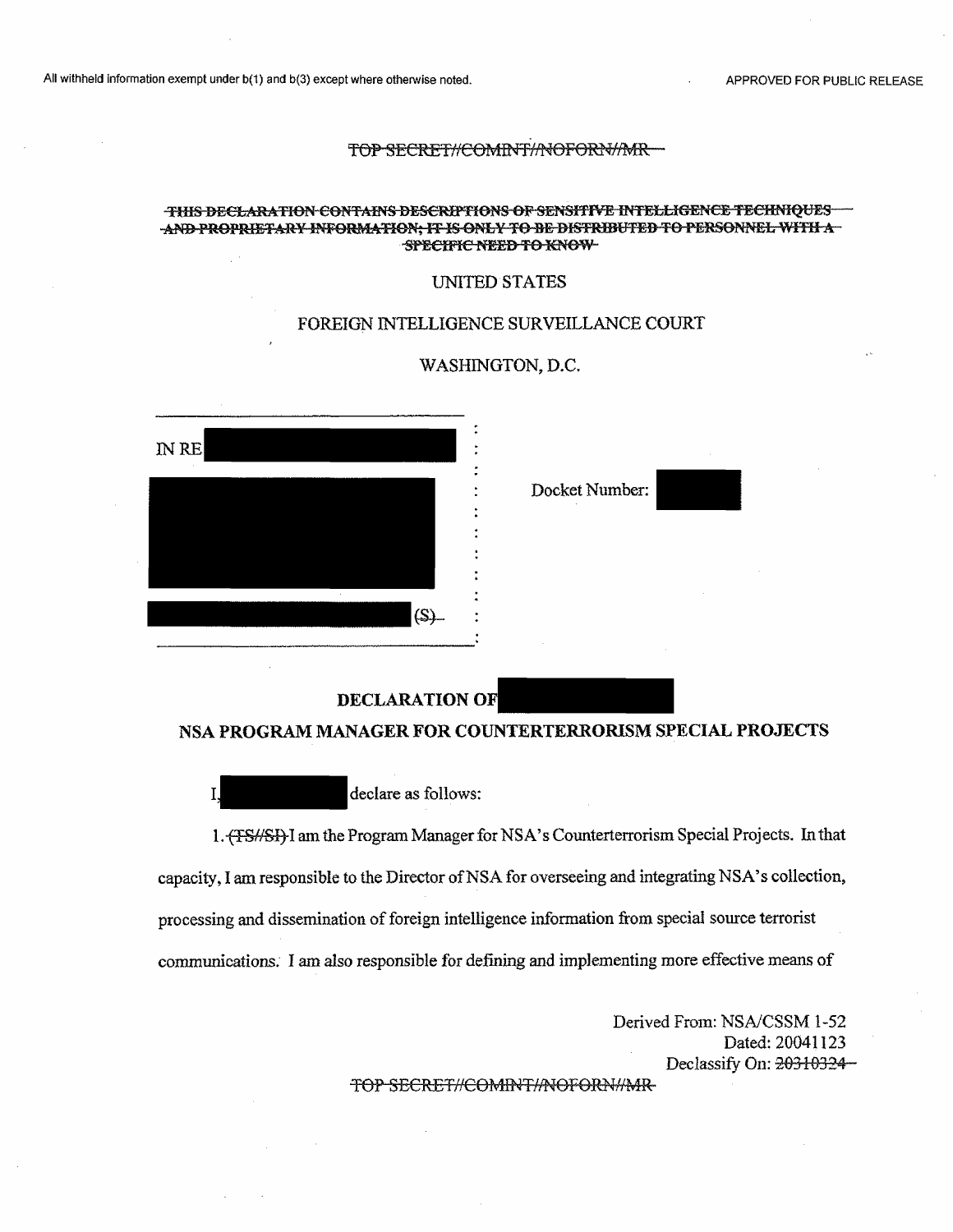executing NSA's mission with respect to such communications, and for ensuring full compliance with all legal and policy requirements.

In addition to my current position, in the past I have held positions at NSA and/or in the intelligence community that required me to understand, among other things, the technical aspects of the collection of signals intelligence. These prior positions include the following: (1) I helped design and implement NSA's

strategy following the response to the *(2)* I developed the NSA collection, analysis and reporting response (3) I served asthe lead analyst for the NSA and (4) I served as the Executive Assistant

to the Deputy Director of Central Intelligence and later to the Director of Central Intelligence.

2. (TS//SI) I make this declaration in support of the Government's December 13, 2006, Application ("Government's Application") to conduct electronic surveillance pursuant to the Foreign Intelligence Surveillance Act of 1978, 50 U.S.C. §§ 1801-1862, as amended ("FISA"). As set forth in the Declaration of Lieutenant General Keith B. Alexander, Director of the National Security Agency ("NSA") (Exhibit C of the Government's Application) ("NSA Declaration"), the surveillance authority requested will enable NSA to target the communications of

<sup>1</sup> (S//SI//NF//OC) For purposes of this Declaration, the phrase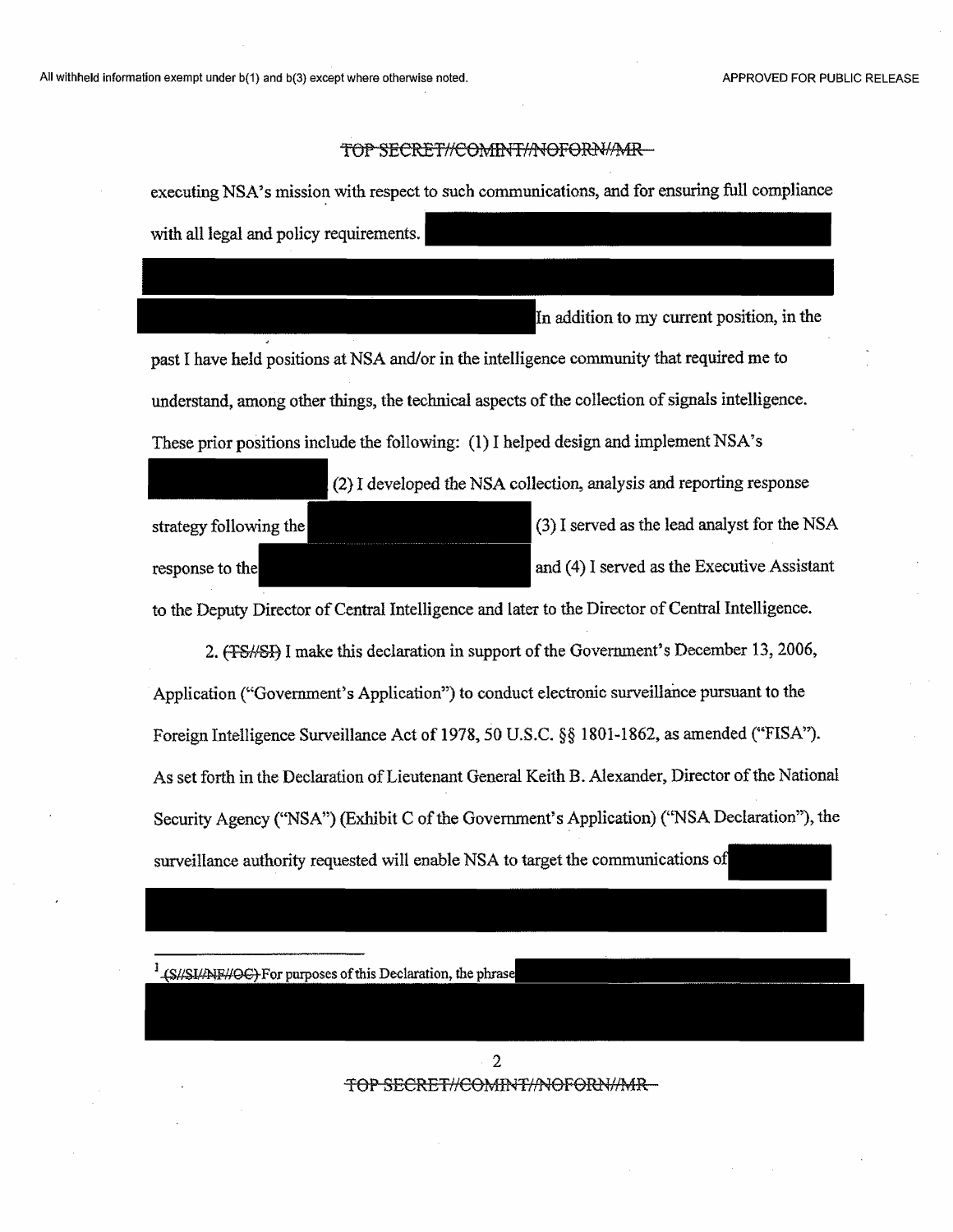in the United States and abroad. This authority also will enable NSA to disseminate relevant information to support the efforts of the United States, and in particular the FBI, to detect and prevent terrorist acts against the United States. NSA will accomplish this by targeting for collection communications where there are reasonable grounds to believe that one of the communicants is a member or agent of

and also

that the communication is to or from a foreign country. A significant purpose of the surveillance is to obtain foreign intelligence necessary to protect the United States from actual or potential

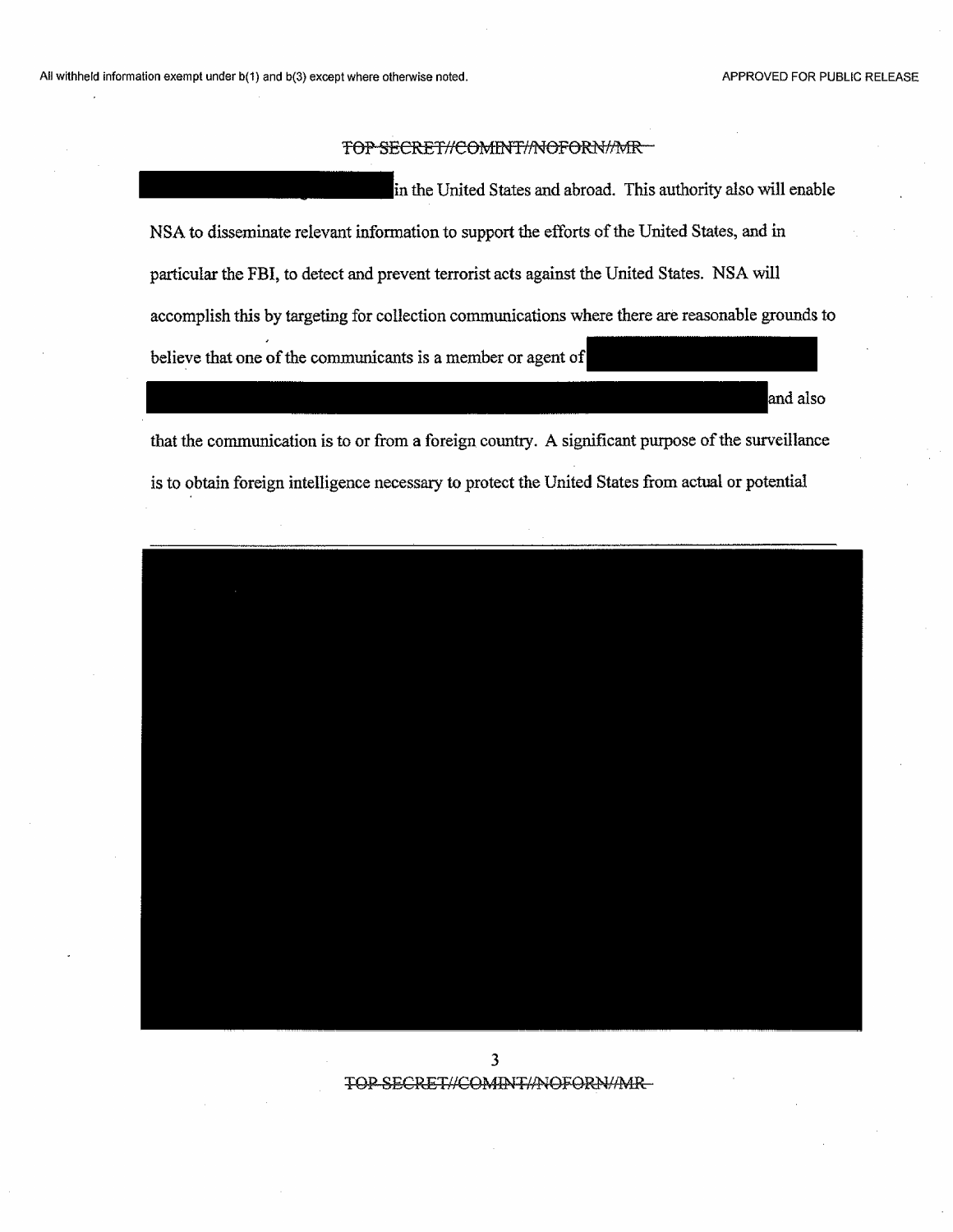attacks, other grave hostile acts, sabotage, or international terrorism by|

3. (S/SI) This declaration is divided into three sections. First, it provides an overview of NSA'ssignals intelligence ("SIGINT") collection system. Second, it briefly describes the need for an agile and effective early warning surveillance system to counter the threat the targeted foreign powers pose to the United States. Finally, it explains why the proposed surveillance would establish under FISA a technologically feasible and effective early warning surveillance system. My statements in this declaration are based on my personal knowledge of SIGINT collection and NSA operations, my review of the Application, information available to me in my capacity as the [position/title], and the advice of counsel.

### **I. (U) Overview ofthe National Security Agency's SIGINT system**

4. (U) The NSA was established by Presidential Directive in 1952 as a separately organized agency within the Department of Defense. Under Executive Order 12333,  $\S$  1.12(b), as amended, NSA's cryptologic mission includes three functions: (1) to collect, process, and disseminate signals intelligence information for national foreign intelligence and counterintelligence purposes and the support of military operations;  $(2)$  to conduct information security activities; and  $(3)$  to conduct operations security training for the U.S. Government.

5. (S) NSA's SIGINT responsibilities include establishing and operating an effective unified organization to conduct SIGINT activities as set forth in Executive Order No. 12333. In performing its SIGINT mission, NSA has developed a sophisticated worldwide SIGINT collection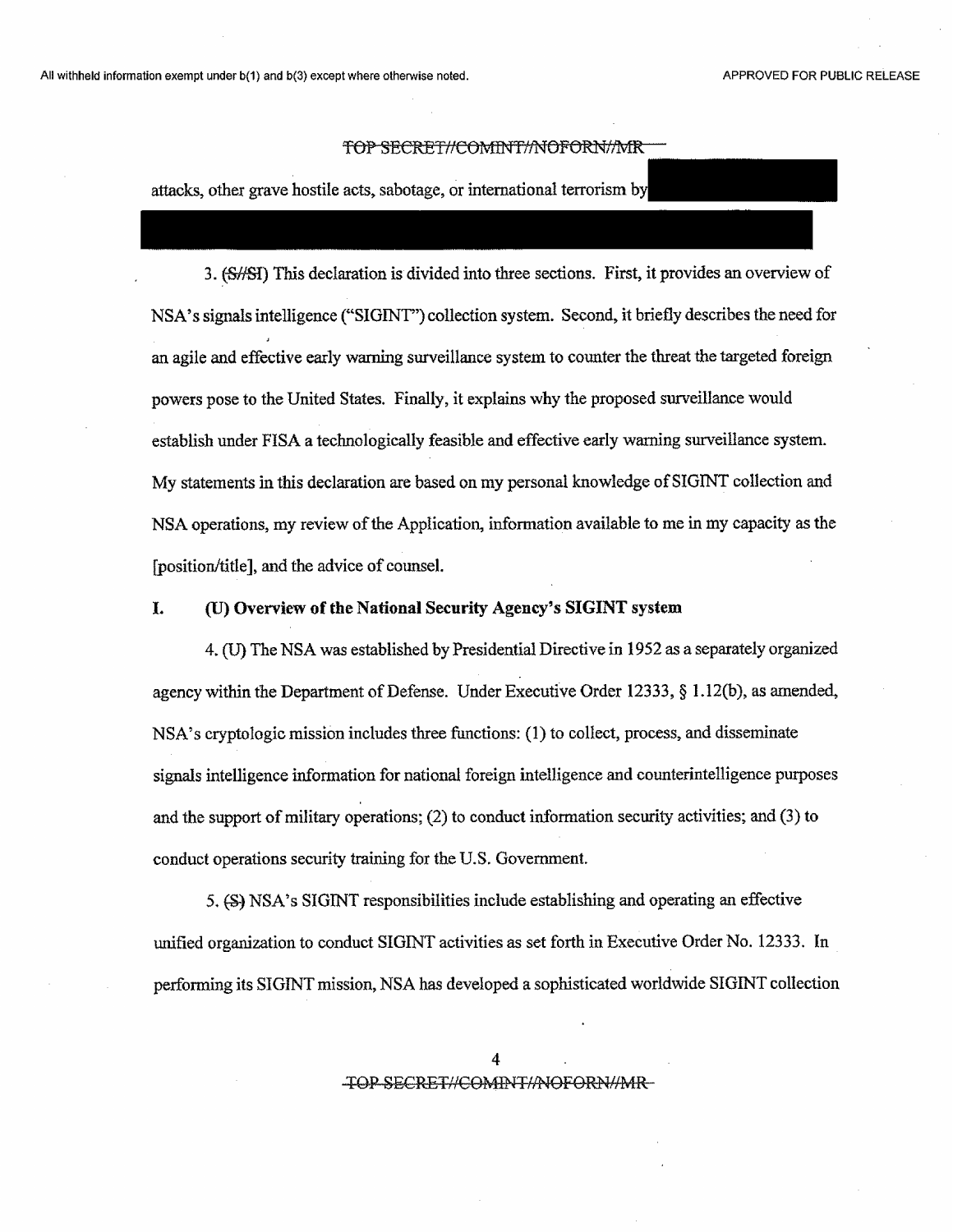network that acquires, among other things, foreign and international electronic communications and related information.

6. (S) NSA's collection and analysis of SIGINT for foreign intelligence purposes serves two primary goals. The first and most important goal is to gain as much information as possible in order to allow the United States to counter threats to the nation's security. The second goal is to obtain information critical to the formulation of U.S. foreign policy. Foreign intelligence information provided by NSA is relevant to a wide range ofimportant issues, including international terrorism, threat warnings and readiness, military order of battle, arms proliferation, and foreign aspects of international narcotics trafficking.

7. (S) NSA's ability to produce foreign intelligence information depends on its access to foreign and international electronic communications. Foreign intelligence produced by SIGINT activities is an extremely important part of the overall foreign intelligence information available to the United States and is often unobtainable by other means.

8. (S//Sf) While signals intelligence produces critical foreign intelligence information, collecting this intelligence poses a formidable and constantly evolving challenge. The sheer volume and variety of electronic communications, and the rapid pace of technological change, make the effective collection of SIGINT exceedingly difficult.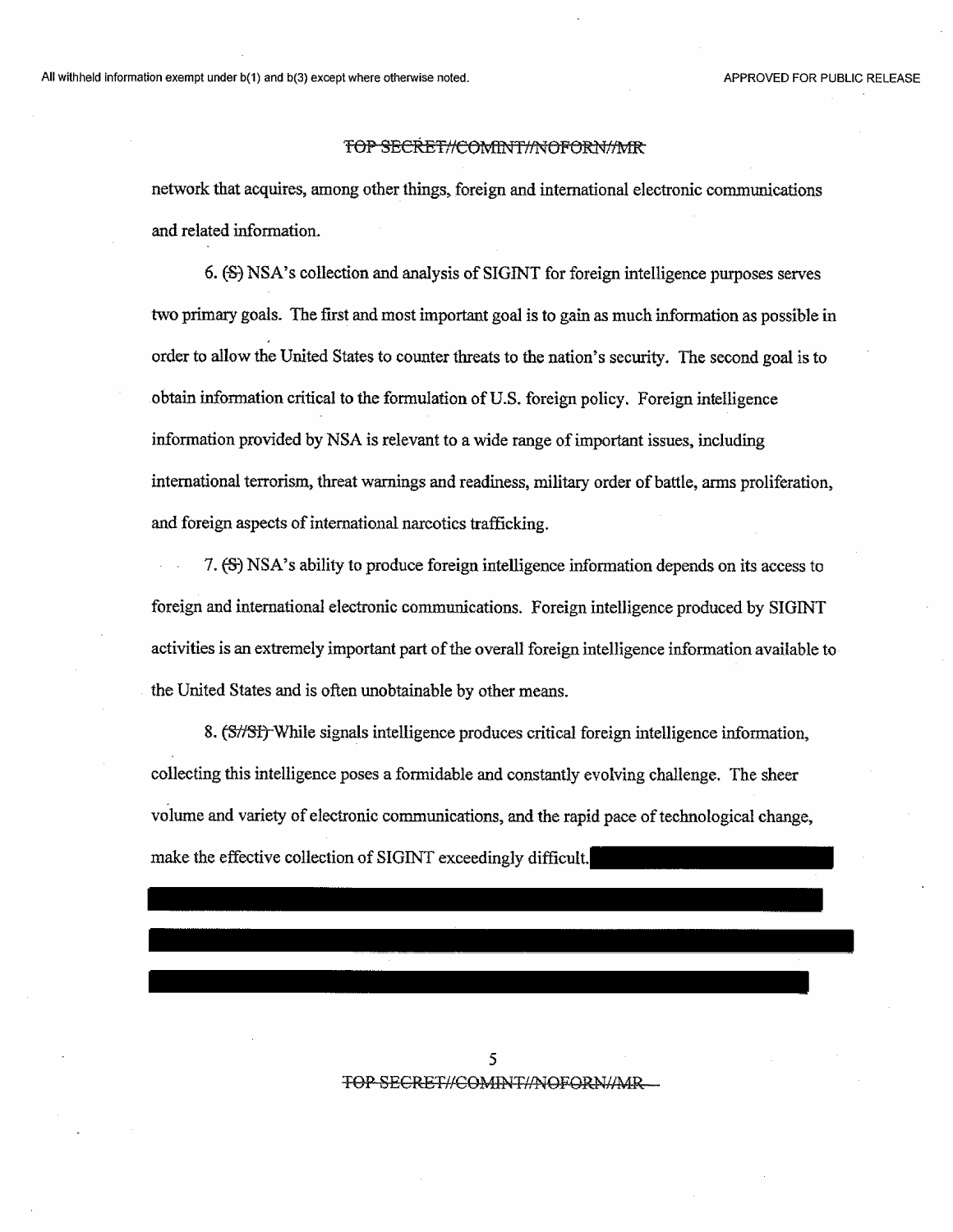9. (TS//SI//NF//OC) The technological infrastructure that supports NSA's foreign intelligence information collection network has taken years to develop at a cost of billions of dollars and an incalculable expenditure of human effort. NSA's SIGINT collection network relies on a diverse and sophisticated suite of collection and processing technologies. Examples of the communications NSA intercepts around the globe include:

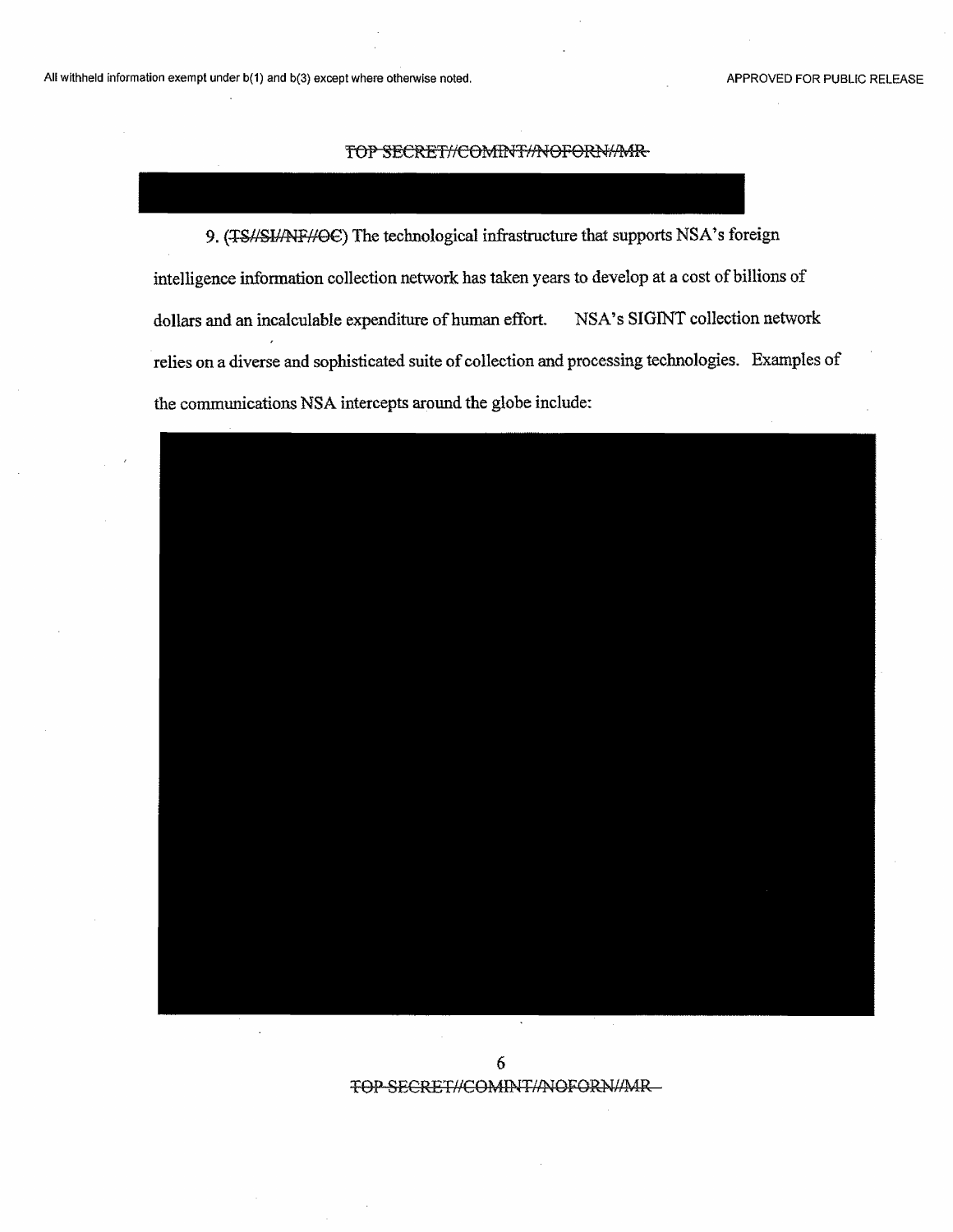osethe

#### TOP SECRET//COMINT//NOFORN//MR



### **IL (U) The Government's Proposed Surveillance**

10. (T8//SI-} The Government's Application to this Court seeks authorization to conduct surveillance that will serve as part of NSA's signals intelligence system. The proposed. surveillance would establish a critical component of an early warning system under FISA designed to alert the U.S. Government to the presence and intentions of members and agents of

### 11. (S) The foreign powers targeted in this Application -

greatest threats to the United States. Declaration of John S. Redd, Director of the National Counterterrorism Center (Exhibit B of the Government's Application) ("NCTC Declaration") at **1155-157.** 

12. (TSHSI) The Intelligence Community believes that the United States must continue to use every collection tooi available to prevent future attacks by groups. Id. at  $\P$ 157. The NCTC Declaration makes it clear that international terrorist

intend to undertake future terrorist attacks and to continue to develop their existing capabilities in order to execute a potentially catastrophic attack in the United States. *Id.* at 17. It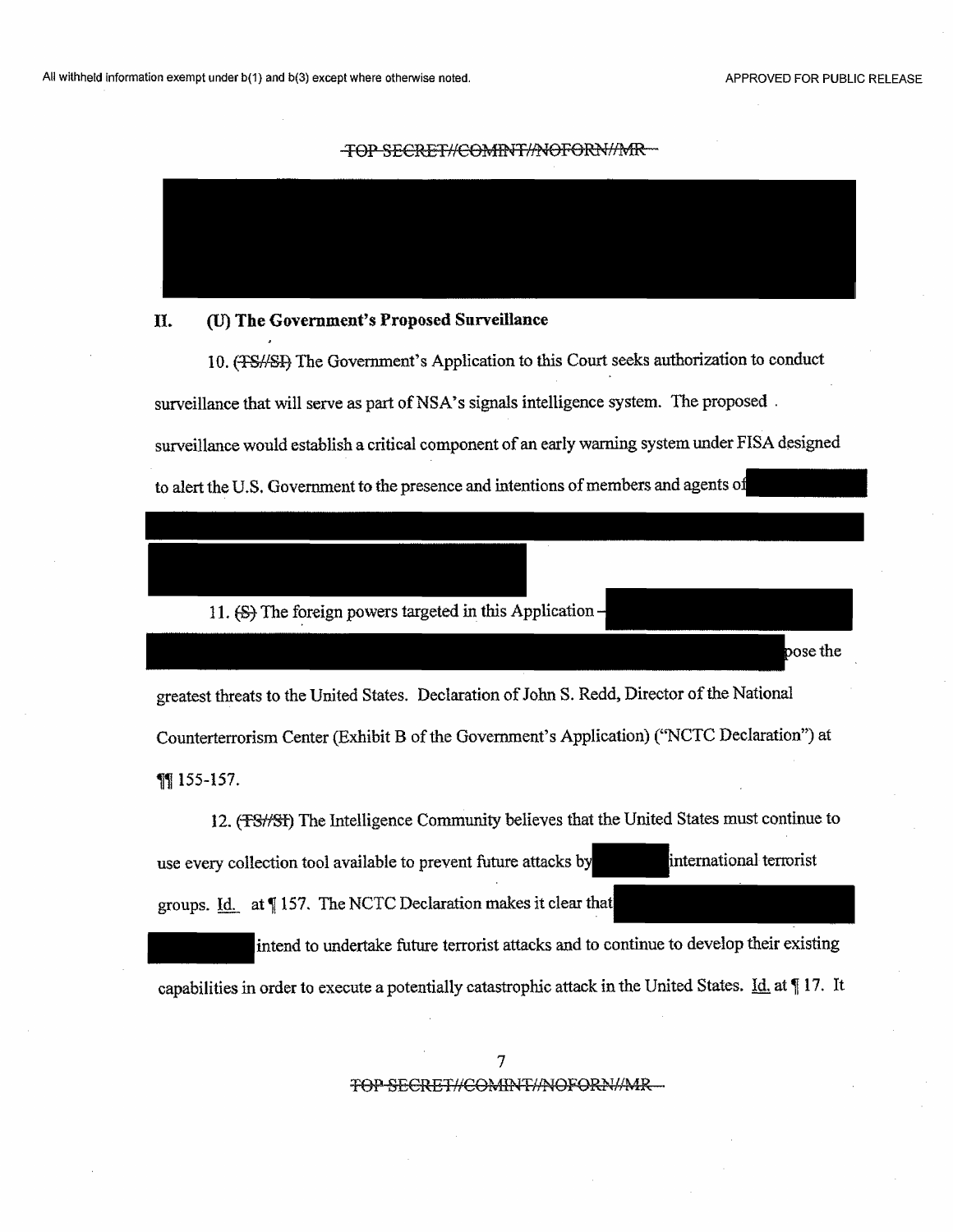| TOP SECRET//COMINT//NOFORN/MR-                                                                  |
|-------------------------------------------------------------------------------------------------|
| employs in seeking to carry out such attacks.<br>describes in detail the tactics and techniques |
| Id. at $\P$ 17-27.                                                                              |
| the NCTC Declaration states that the U.S. Government regards<br>13. (TS//SI/AVF)                |
| highest concern. <i>Id.</i> at 102. The Intelligence Community regards                          |
|                                                                                                 |
| Id. at   96. The NCTC Declaration notes that                                                    |
| contingency planning for<br>intelligence reporting continues to yield examples of potential     |
| Id. at 103.<br>future attacks on U.S. interests,                                                |
| 14. (FS//SI/AFF) In addition, the foreign powers targeted in the Government's Application       |
|                                                                                                 |
| make extensive use of modern telecommunications networks, including                             |
| the Internet.                                                                                   |
|                                                                                                 |
|                                                                                                 |
|                                                                                                 |
|                                                                                                 |
|                                                                                                 |
|                                                                                                 |
|                                                                                                 |
|                                                                                                 |
|                                                                                                 |
|                                                                                                 |

# $$\tt 8$$  TOP SECRET//COMINT/ANOFORN//MR\_  $\mu$  ,  $\mu$  .

 $\overline{\phantom{a}}$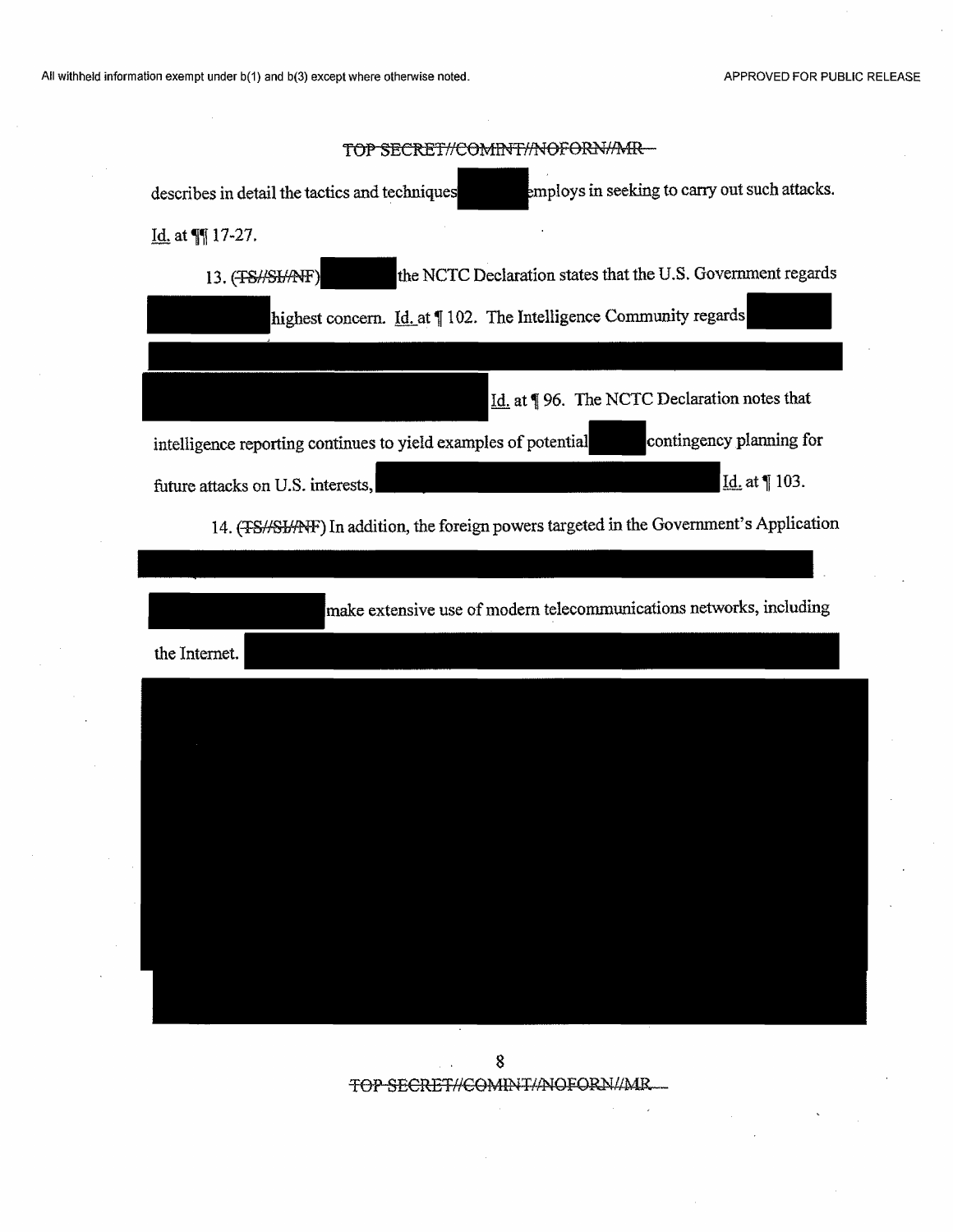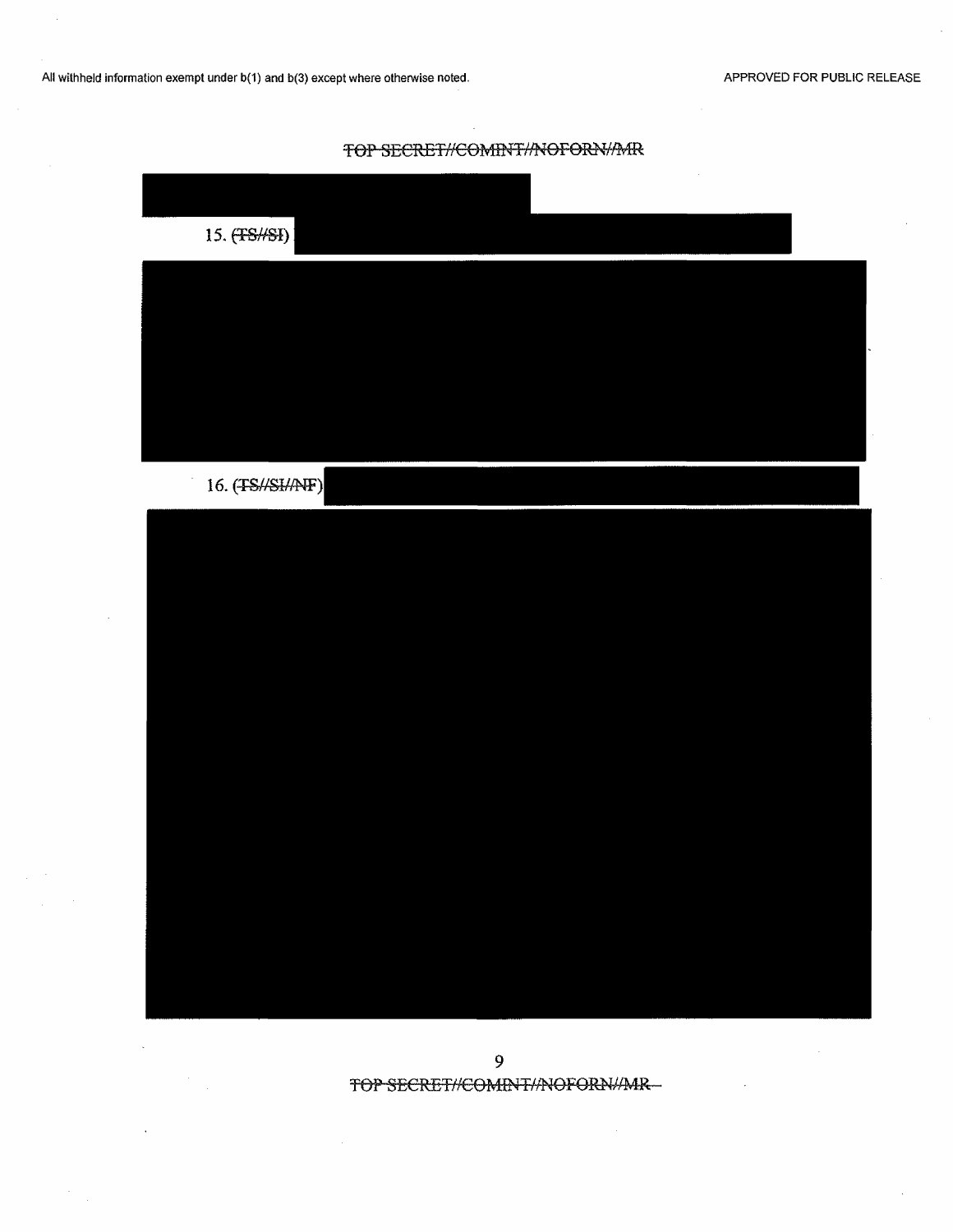17. (FS//SI) The combination of the urgent threat to the United States posed by these foreign powers and the techniques they employ to evade detection by the U.S. Government underscores the need for an agile and efficient early warning system designed to detect their activities as quickly as possible.

present critical challenges for the

nation's communications intelligence capabilities. NSA's SIGINT system is essential to our ability to identify the enemy and to detect and disrupt its plans for further attacks on the United States. Signals intelligence often is the only means the United States has to learn the identities of particular individuals who are involved in terrorist activities and the existence of particular terrorist threats.

18. (TS//SI//NF//OC) Accordingly, as detailed in the Government's Application, the "facilities" at which the electronic surveillance would be directed are: for telephone calls,

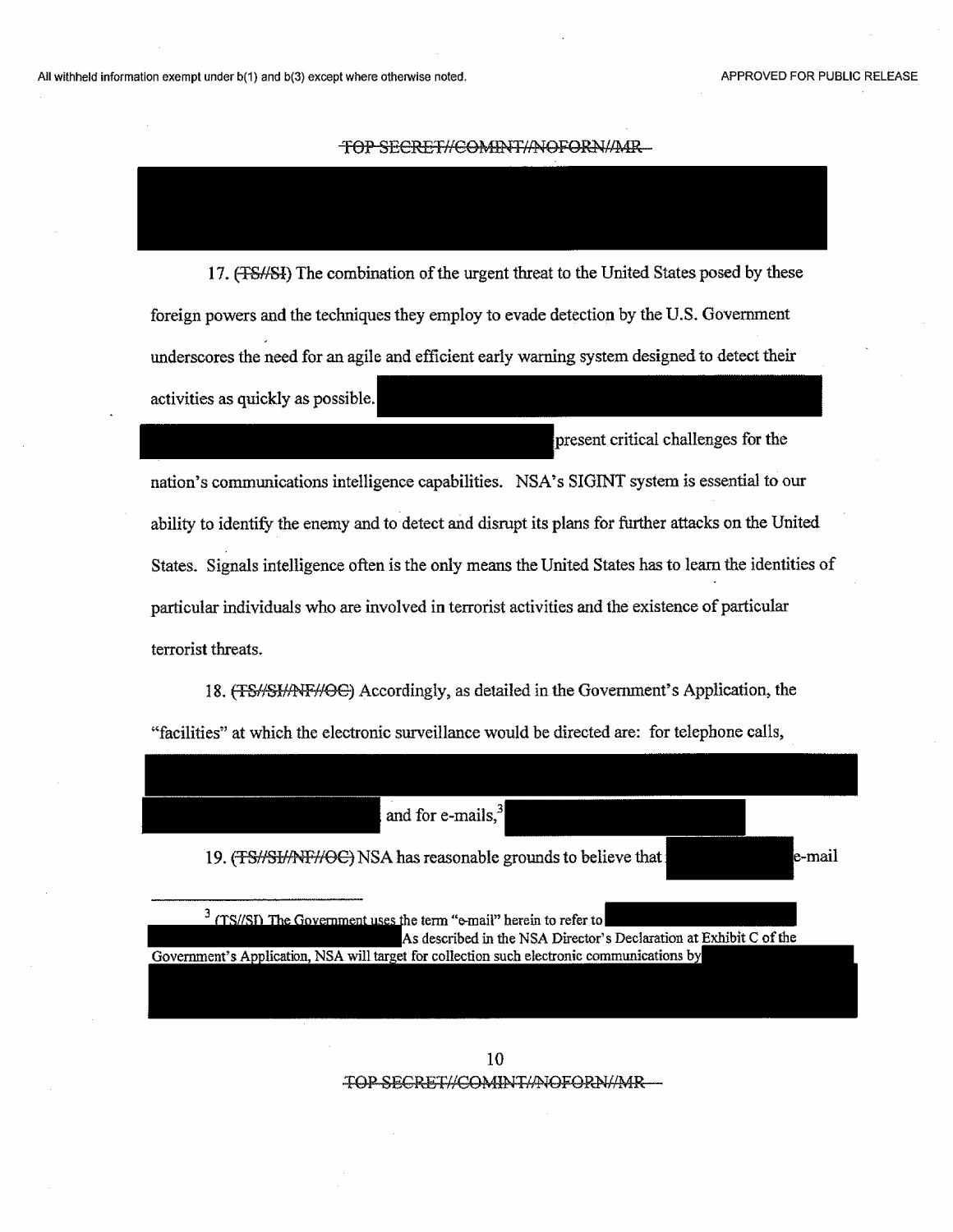addresses and telephone numbers are being used by agents or members of these foreign powers. Moreover, both the agents and members of these groups, and the telephone numbers and e-mail addresses from which they are communicating, are changing constantly. As a result, each month NSA likely will add to this list between additional telephone numbers and e-mail addresses used by the targets, as well as remove other numbers and addresses. The majority of these new addresses will be foreign e-mail addresses.

### **III. (U) The Proposed Surveillance Would Establish a Technologically Feasible and Effective Means for Collecting Vital Intelligence that Would Otherwise Be Lost**

20. (TS//SI/NF//OC) The proposed surveillance set forth in the Government's Application would provide for a technologically feasible and effective means of establishing an early warning surveillance system under FISA.

As described in detail below, the advantages of the proposed

surveillance are (1) increased speed and agility in the collection of intelligence; and (2) with respect to e-mail, the ability to obtain additional, crucial information about suspected terroriststhat we have not obtained under the customary approach of collecting only communications to and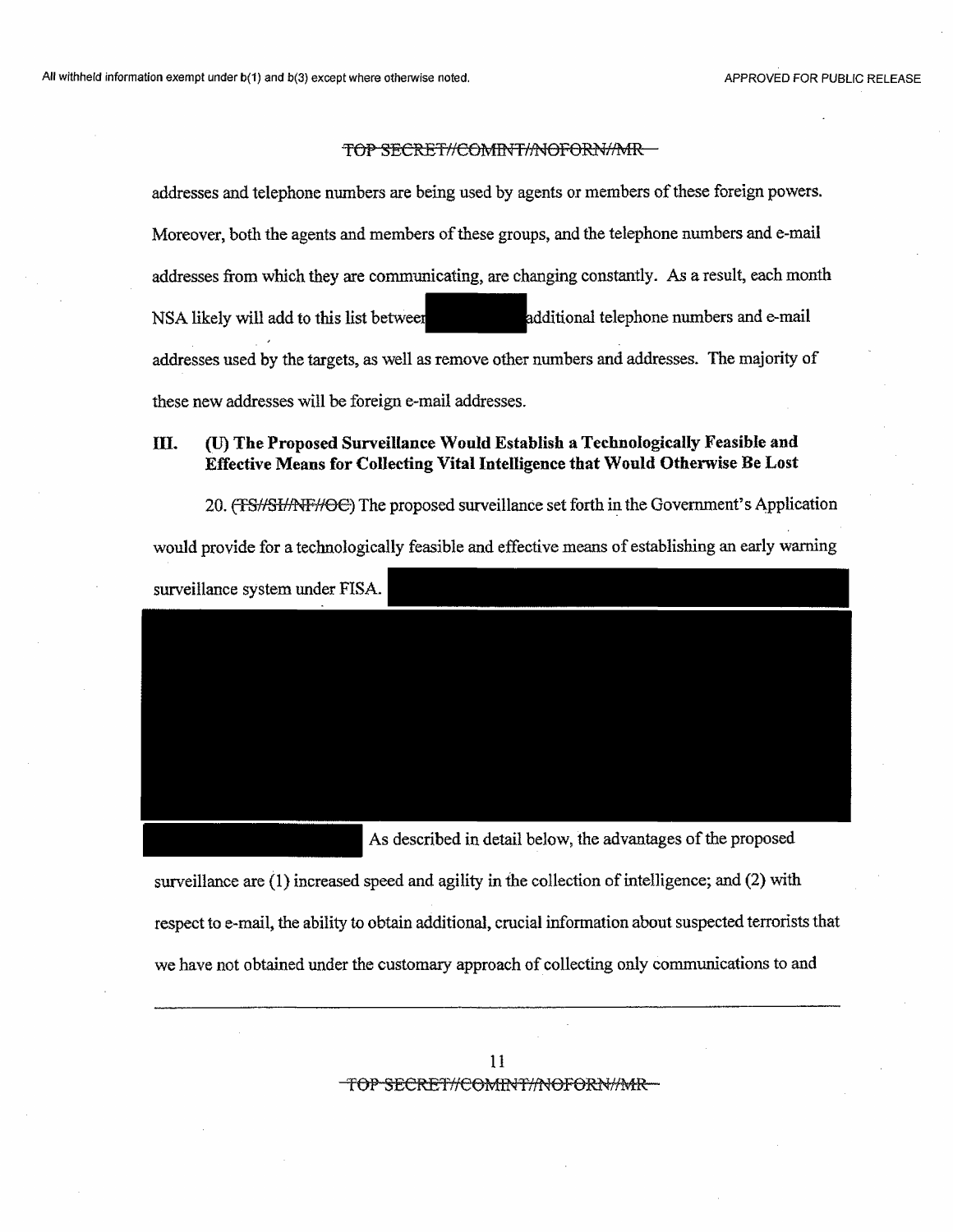from specific e-mail addresses.

### **A. (6) Increased Speed and Agility**

21. (<del>TS//NF//OC</del>) First, the proposed surveillance would allow NSA to collect intelligence with greater speed and agility than would be possible by filing individual FISA applications or requests for emergency approval. The Government's ability to move quickly to intercept communications is critical to the effective operation of an early warning system. When the Government obtains information suggesting there are reasonable grounds to believe that a particular telephone number or e-mail address is being used by a terrorist operative, it must move as expeditiously as possible to initiate surveillance. To be effective, NSA must be able to employ its early warning surveillance capabilities

22. (T-S//S4) Under the proposed surveillance system, trained NSA intelligence analysts would make targeting decisions after determining and properly documenting that the minimization probable cause standard is met-that is, there are reasonable grounds to believe that one ofthe communicants is an agent or member of one ofthe targeted foreign powers and that the communication is to or from a foreign country. In the case of a telephone number or e-mail address that is reasonably believed to be used by a person outside the United States,

In the case of a telephone number that is reasonably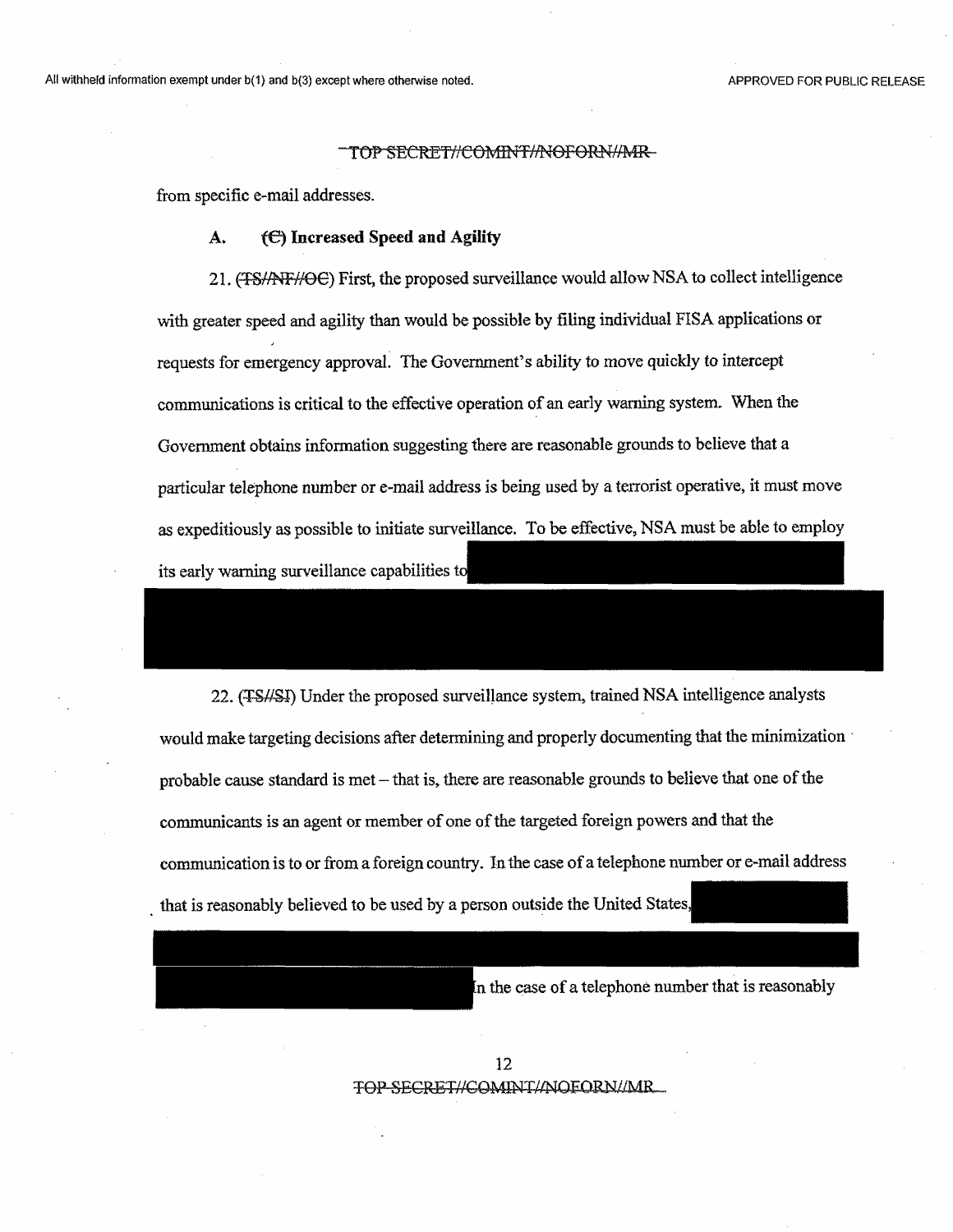believed to be used by a person inside the United States, for which NSA would be required to obtain the approval of a high-ranking Department of Justice official prior to initiating surveillance, NSA would still be able to begin receiving communications of identifying a new telephone number.

23. (TS//SI//NF) The more typical approach of filing individual applications directed at specific e-mail addresses and telephone numbers used by terrorists cannot operate with the speed and agility needed to accomplish the objectives of the proposed surveillance and necessarily does not implement the critical early warning capability that is the purpose of the surveillance proposed in the Government's Application.



24 (TS#SHANF#O6

13TOP SECRET//COMINT//NOFORN//MR-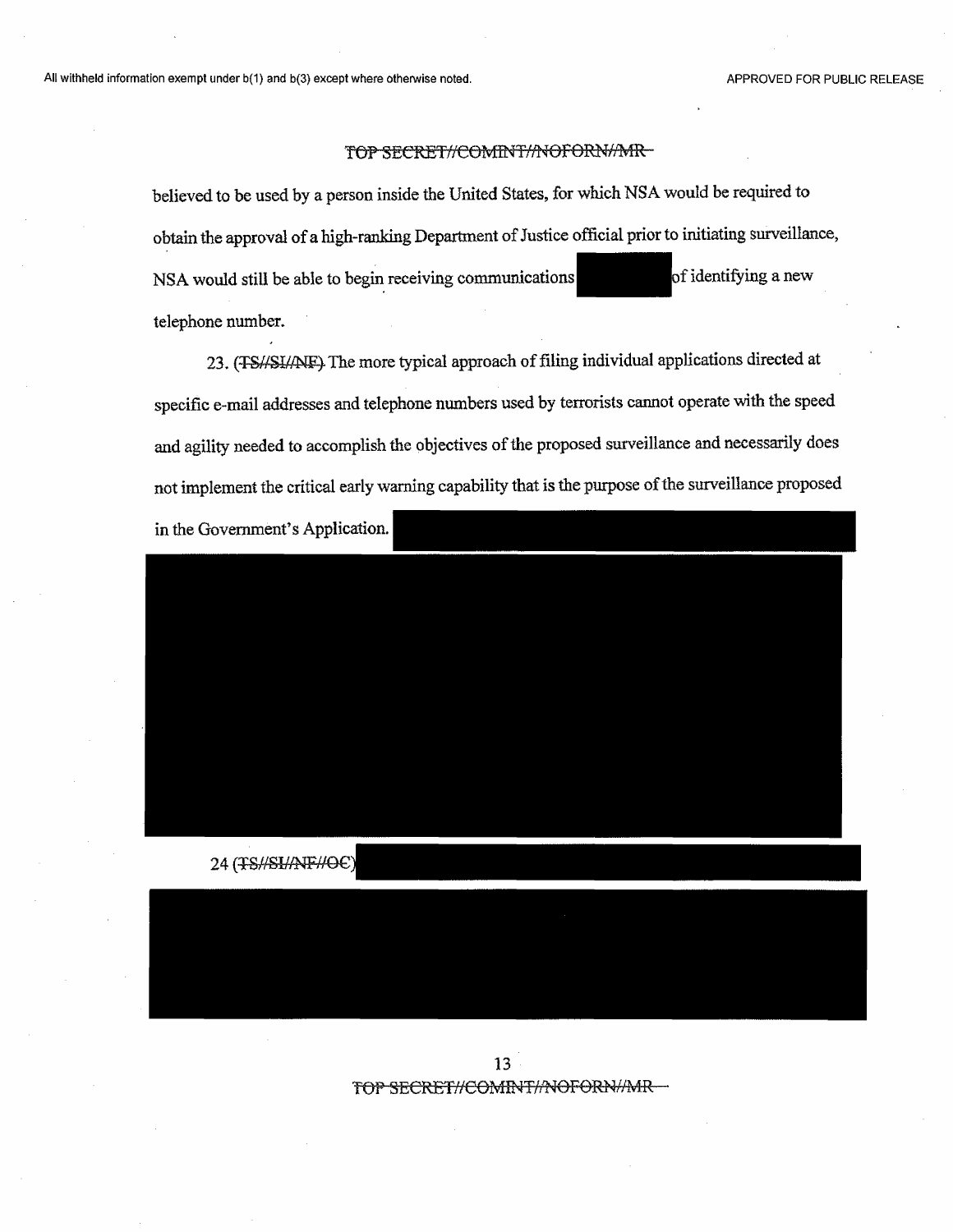In addition, each month NSA likely will add to this list between additional telephone numbers and e-mail addresses used by the targets. At the same time, it also routinely will remove numerous such telephone numbers and e-mail addresses from this list. That would translate to filing a motion to amend a FISA order (or seeking Attorney General emergency authority) as many imes each day, or filing one motion (or seeking one Attorney General authorization and as imes each day, or filing one motion (or seeking one Attorney General authorization and<br>filing a related application with the Court) covering as many as new selectors each day under the customary framework of directing surveillance at specific telephone numbers and e-mail addresses. Any attempt by NSA to meet the demands of such an increase in individual FISA submissions would likely have severe impact on its operational effectiveness.

25. (TS//SI)//NF) As described above, terrorists are adept at exploiting the features of the global communications system, particularly the Internet, to evade detection through a variety of

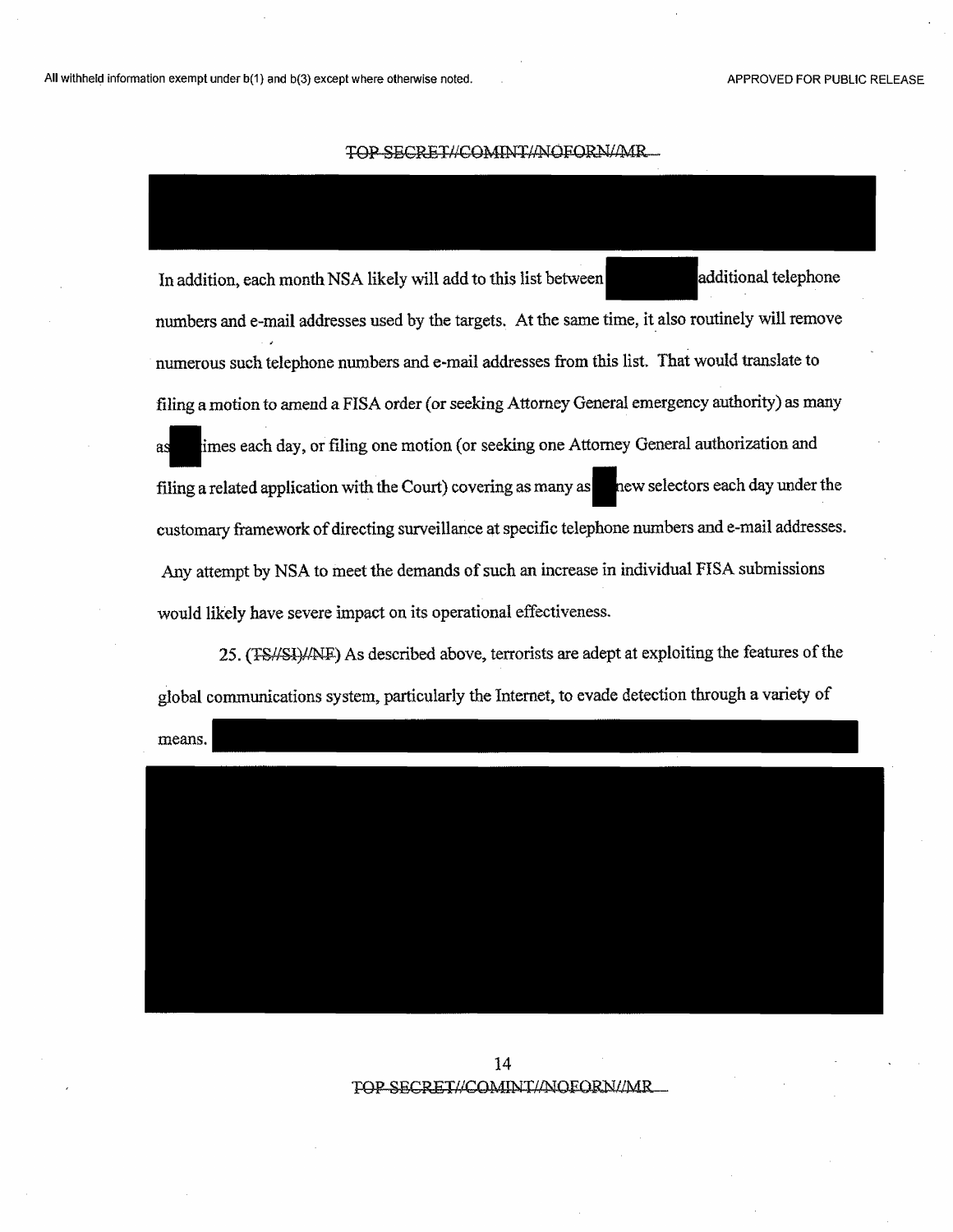**'**

#### TOP SECRET//COMINT//NOFORN/AMR

Thus, in certain cases, seeking emergency authorization before initiating collection on a newly identified e-mail address or telephone number will inevitably result in the loss of valuable intelligence, even given efficient processing of applications.

26. (S//SI) In short, compared to the more common approach under FISA of filing individual applications directed at facilities that are specific telephone numbers and e-mail addresses, the Government's proposed surveillance provides the necessary speed and agility to follow up quickly on new leads and to allow the Government to obtain actionable intelligence information that otherwise might be lost or obtained too late. It is always advantageous to collect signals intelligence as quickly as possible. Thus, one of the most important features of the proposed early warning surveillance is the ability to move as quickly as possible to conduct surveillance on the communications of suspected terrorists.

#### **B. (U) Collection ofAdditional Foreign Intelligence**

27. (TS//SI//NF//OC) In addition to providing for the speed and agility that is essential to an effective early warning system, the proposed surveillance would enable NSA to collect other forms of critical foreign intelligence that it could not obtain under the more customary framework of directing surveillance at specified e-mail addresses and collecting only communications to and

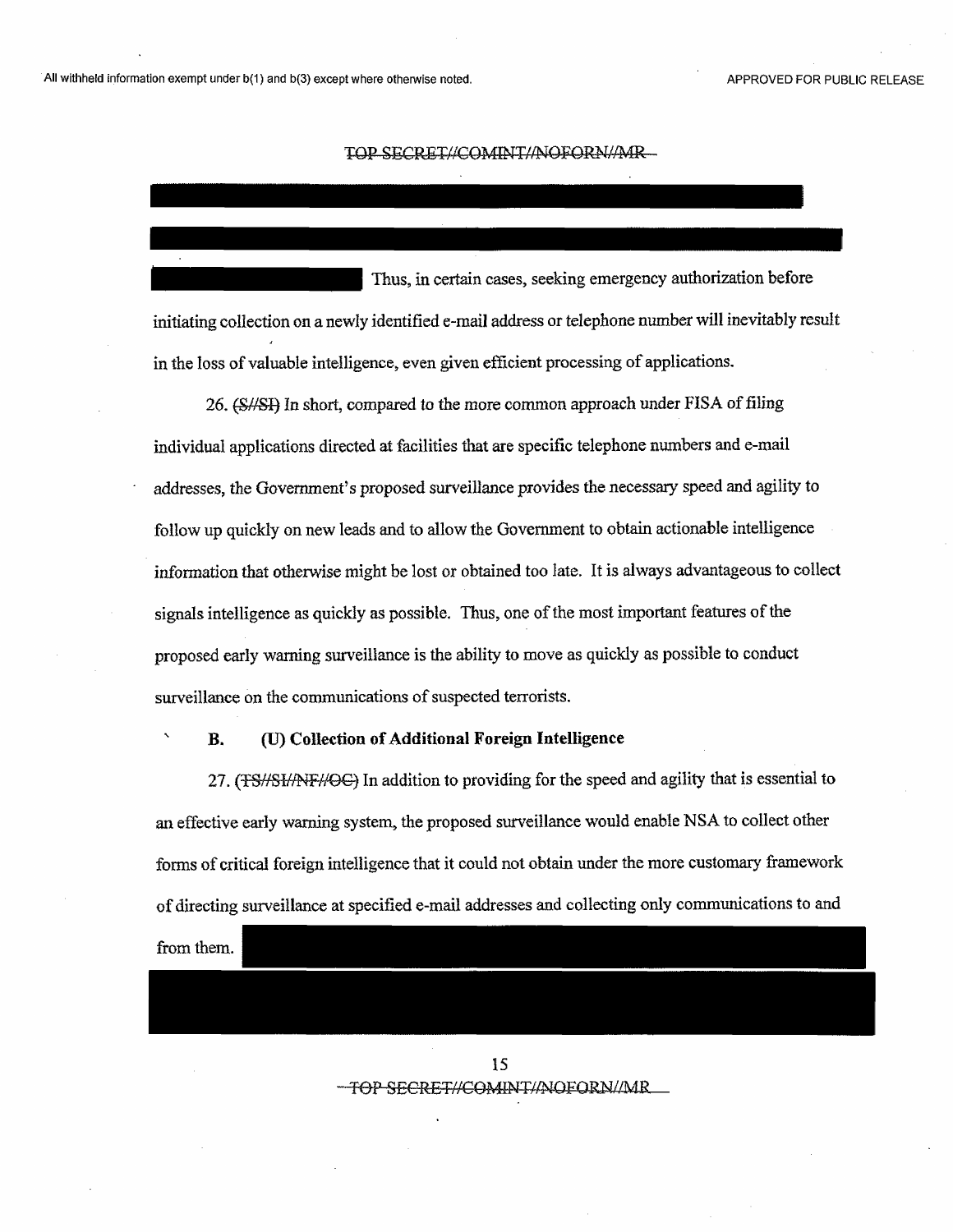

28. (FSf/Sl) First, under the proposed surveillance, NSA would collect electronic communications that contain the targeted e-mail address in the substantive contents of a communication between two third parties. Thus, even when an e-mail is not to or from the targeted e-mail address, NSA would collect the communication as long as the contents of the communication contained the e-mail address. For example, if an unknown passes a targeted address to another unknown terrorist, NSA would collect that e-mail.

29. (TSHSI)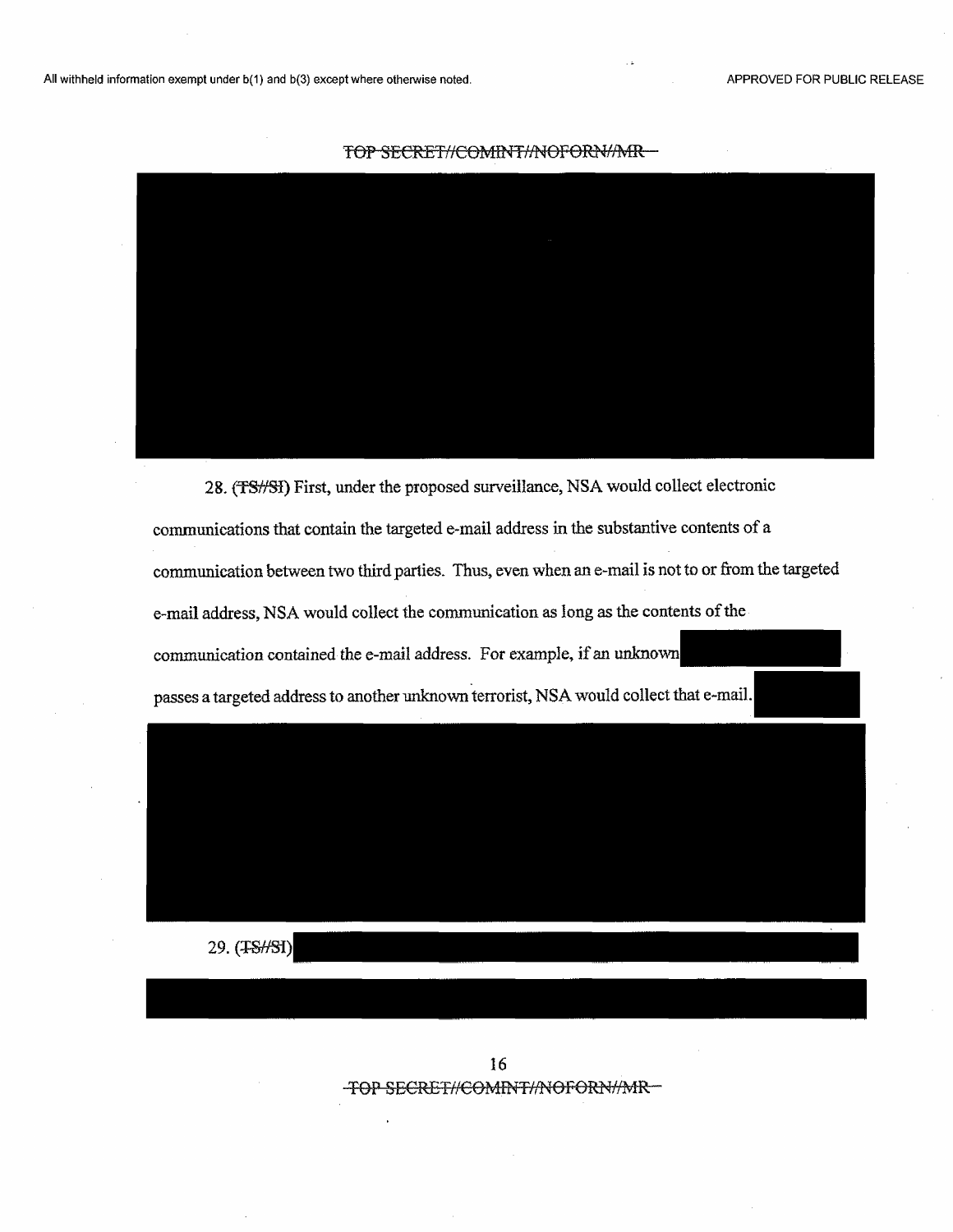

| $\alpha$     |  |  |  |
|--------------|--|--|--|
|              |  |  |  |
| $\sim$       |  |  |  |
| 30. (TS//SI) |  |  |  |
|              |  |  |  |
|              |  |  |  |
|              |  |  |  |
|              |  |  |  |
| 31 (FS//SI)  |  |  |  |
|              |  |  |  |
|              |  |  |  |
|              |  |  |  |
|              |  |  |  |
|              |  |  |  |
| 32. (FS//SI) |  |  |  |
|              |  |  |  |

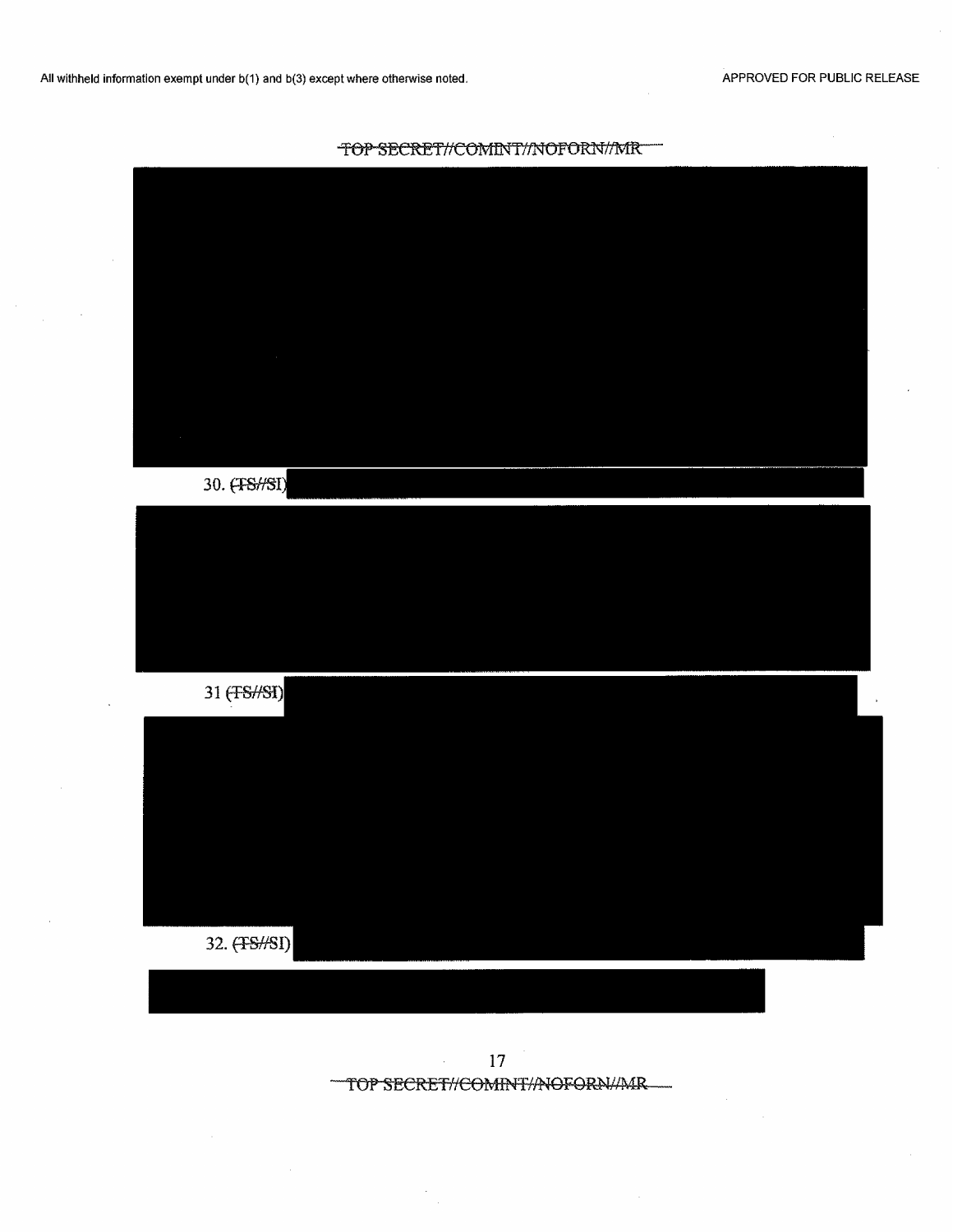

33. (TS/7SI) Under the proposed method of conducting electronic surveillance, then, NSA will be in a position not only to learn information about the activities of its targets, but also to

discover information about new potential targets that it may never have otherwise acquired.